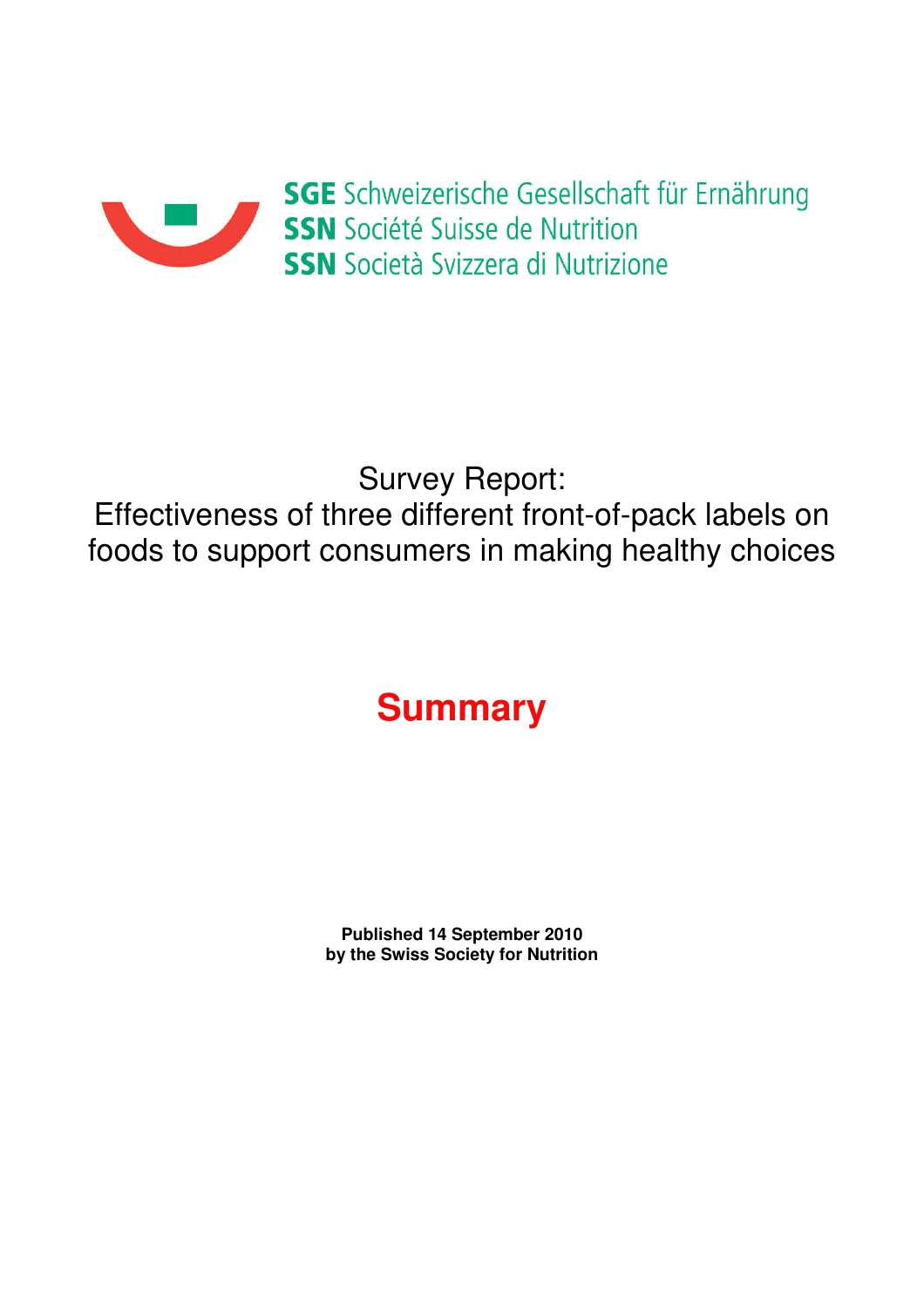

The Swiss Society for Nutrition (SGE) – a non-profit and non-governmental organisation – is the national organisation in charge of nutrition in Switzerland. It provides scientific information on all nutritional issues to experts and the general public. Within the framework of the National Programme on Diet and Physical Activity (NPDPA) 2008–2012, the Federal Office of Public Health FOPH commissioned the SGE to study and, if warranted, develop the foundation for introducing a standardised and easily comprehensible healthy choices logo for foods. It was in that context that the SGE conducted this consumer survey. The goal of the survey was to expand our knowledge of Swiss consumers and support the FOPH in the planning and implementation of consumer information measures.

The goal of the survey was to determine which front-of-pack label (traffic light, GDA or logo) is better, i.e. more effective, at supporting Swiss consumers in making healthy food choices. During January and February 2010, 1016 adult residents of Switzerland (60 percent German-speaking, 28 percent French-speaking and 12 percent Italian-speaking Switzerland) were surveyed.

Amongst the studied labels, the awareness level is highest for the GDA (81 percent), which is also the one grocery shoppers observe (66 percent of the 81 percent) and utilise (55 percent of the 81 percent) the most. One out of three consumers is familiar with the traffic light, whereas the logo is largely unknown (14 percent).

At the start of the survey, respondents consider the traffic light the most helpful label – an 8 on a scale from 1 to 10, for a first place in the ranking. While the GDA is considered similarly helpful (7.8 on the scale), it still only ranks a clear second. The logo, which reaches a modest 5.4 on the scale, is ranked last (third place) by consumers.

In fact, however, none of the tested labels allows consumers to consistently and reliably recognise healthier products, be it across the 10 food categories or within each specific product category.

In all, the traffic light and the GDA/logo combination help most consumers make the correct choice (71 percent and 69 percent, respectively), albeit not in all product categories. While the logo helps consumers recognise healthier products somewhat less frequently (67 percent), it does so across all categories but one. The GDA helps 66 percent of consumers make the correct choice, though not in all categories (comparable to the traffic light and the GDA/logo combination).

Expectations regarding the benefits of the labels do not match the actual benefits: e.g. the GDA and particularly the traffic light are considered helpful by most consumers, even though those two labels lead to some pronouncedly wrong choices in several product categories.